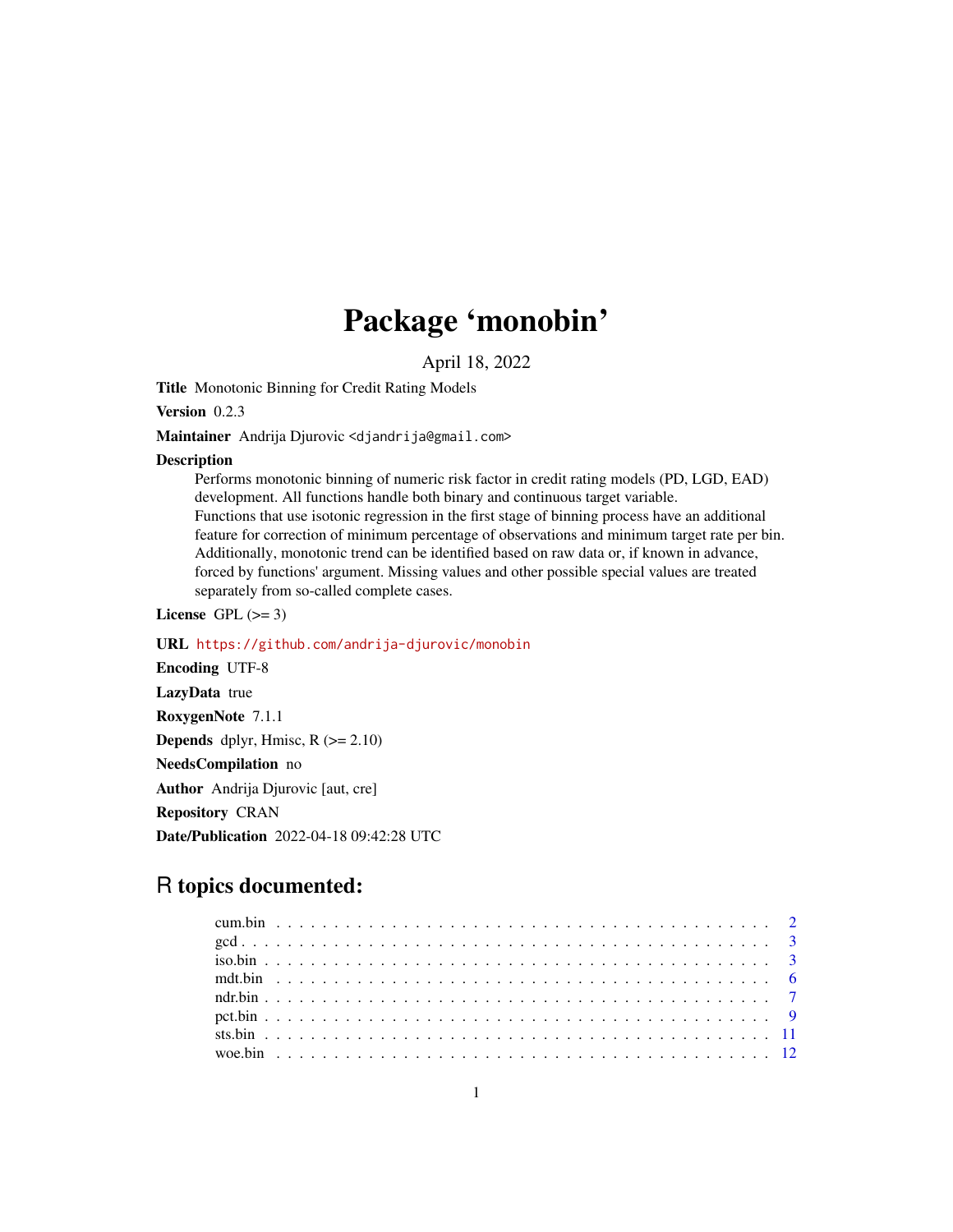#### <span id="page-1-0"></span>**Index** [15](#page-14-0)

#### Description

cum.bin implements monotonic binning based on maximum cumulative target rate. This algorithm is known as MAPA (Monotone Adjacent Pooling Algorithm).

#### Usage

```
cum.bin(
  x,
  y,
  sc = c(NA, \text{NaN}, \text{Inf}, -Inf),sc.method = "together",
  g = 15,
  y.type = NA,force.trend = NA
)
```
#### Arguments

| X           | Numeric vector to be binned.                                                                                                                                                                                                                                                                                                                                                 |
|-------------|------------------------------------------------------------------------------------------------------------------------------------------------------------------------------------------------------------------------------------------------------------------------------------------------------------------------------------------------------------------------------|
| У           | Numeric target vector (binary or continuous).                                                                                                                                                                                                                                                                                                                                |
| <b>SC</b>   | Numeric vector with special case elements. Default values are c(NA, NaN, Inf, -Inf).<br>Recommendation is to keep the default values always and add new ones if<br>needed. Otherwise, if these values exist in x and are not defined in the sc vector,<br>function will report the error.                                                                                    |
| sc.method   | Define how special cases will be treated, all together or in separate bins. Possible<br>values are "together", "separately".                                                                                                                                                                                                                                                 |
| g           | Number of starting groups. Default is 15.                                                                                                                                                                                                                                                                                                                                    |
| y.type      | Type of y, possible options are "bina" (binary) and "cont" (continuous). If<br>default value (NA) is passed, then algorithm will identify if y is 0/1 or continuous<br>variable.                                                                                                                                                                                             |
| force.trend | If the expected trend should be forced. Possible values: "i" for increasing trend<br>(y increases with increase of x), "d" for decreasing trend (y decreases with de-<br>crease of x). Default value is NA. If the default value is passed, then trend will<br>be identified based on the sign of the Spearman correlation coefficient between<br>x and y on complete cases. |

#### Value

The command cum.bin generates a list of two objects. The first object, data frame summary.tbl presents a summary table of final binning, while x.trans is a vector of discretized values. In case of single unique value for x or y in complete cases (cases different than special cases), it will return data frame with info.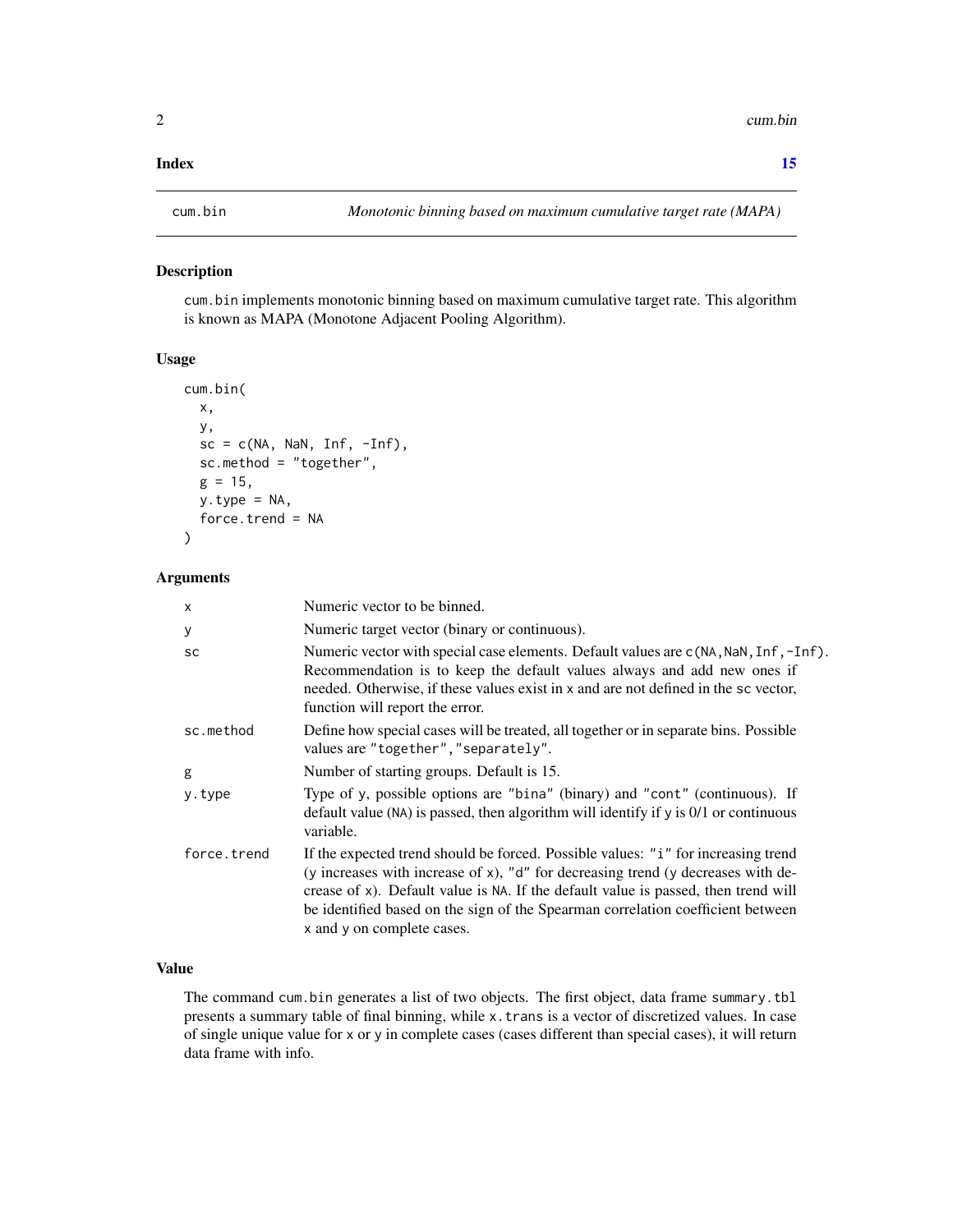#### <span id="page-2-0"></span> $\gcd$  3

#### Examples

```
suppressMessages(library(monobin))
data(gcd)
amount.bin \leq cum.bin(x = gcd$amount, y = gcd$qual)
amount.bin[[1]]
gcd$amount.bin <- amount.bin[[2]]
gcd %\gg% group_by(amount.bin) %\gg% summarise(n = n(), y.avg = mean(qual))
#increase default number of groups (g = 20)
amount.bin.1 <- cum.bin(x = \text{gcd}\amount, y = \text{gcd}\amount.bin.1[[1]]
#force trend to decreasing
cum.bin(x = gcd$amount, y = gcd$qual, g = 20, force.trend = "d")[[1]]
```
gcd *Excerpt from German Credit Data*

#### Description

The German Credit Data contains data on 20 variables and the classification whether an applicant is considered a Good or a Bad credit risk for 1000 loan applicants. Only 3 numeric variables are extracted (Duration of Credit (month), Credit Amount and Age (years)) along with good/bad indicator (Creditability) and renamed as: qual (Creditability), maturity (Duration of Credit (month)), age (Age (years)), amount (Credit Amount).

#### Usage

gcd

#### Format

An object of class data. frame with 1000 rows and 4 columns.

#### Source

<https://online.stat.psu.edu/stat857/node/215/>

<span id="page-2-1"></span>iso.bin *Three-stage monotonic binning procedure*

#### Description

iso.bin implements three-stage monotonic binning procedure. The first stage is isotonic regression used to achieve the monotonicity, while the remaining two stages are possible corrections for minimum percentage of observations and target rate.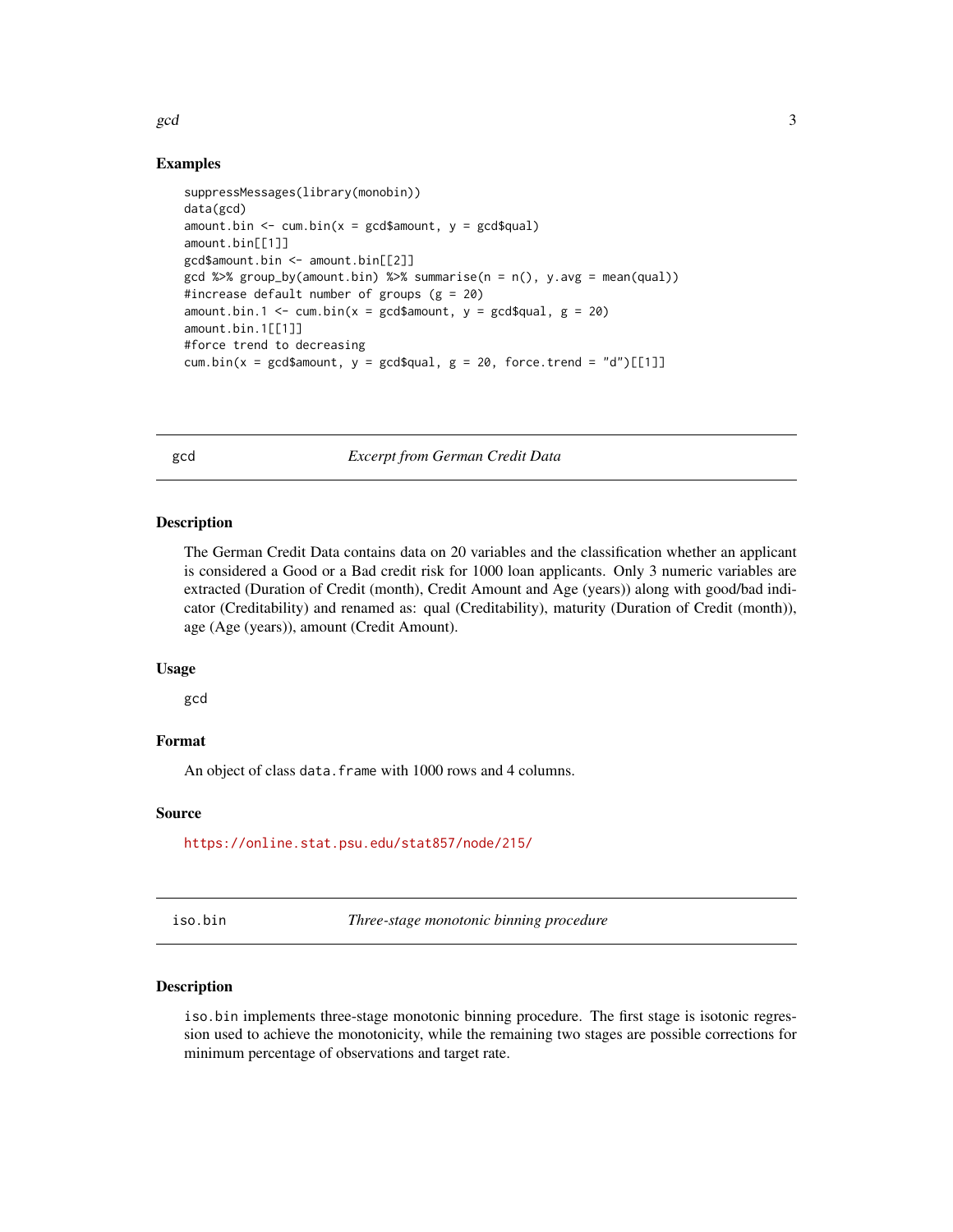#### Usage

```
iso.bin(
  x,
  y,
  sc = c(NA, \text{NaN}, \text{Inf}, -Inf),sc.method = "together",
  y.type = NA,min. pct. obs = 0.05,
  min.argv_rate = 0.01,
  force.trend = NA
\mathcal{L}
```
#### Arguments

| x            | Numeric vector to be binned.                                                                                                                                                                                                                                                                                                                                                 |
|--------------|------------------------------------------------------------------------------------------------------------------------------------------------------------------------------------------------------------------------------------------------------------------------------------------------------------------------------------------------------------------------------|
| У            | Numeric target vector (binary or continuous).                                                                                                                                                                                                                                                                                                                                |
| SC           | Numeric vector with special case elements. Default values are c(NA, NaN, Inf, -Inf).<br>Recommendation is to keep the default values always and add new ones if<br>needed. Otherwise, if these values exist in x and are not defined in the sc vector,<br>function will report the error.                                                                                    |
| sc.method    | Define how special cases will be treated, all together or in separate bins. Possible<br>values are "together", "separately".                                                                                                                                                                                                                                                 |
| y.type       | Type of y, possible options are "bina" (binary) and "cont" (continuous). If<br>default value (NA) is passed, then algorithm will identify if $y$ is $0/1$ or continuous<br>variable.                                                                                                                                                                                         |
| min.pct.obs  | Minimum percentage of observations per bin. Default is 0.05 or minimum 30<br>observations.                                                                                                                                                                                                                                                                                   |
| min.avg.rate | Minimum y average rate. Default is $0.01$ or minimum 1 bad case for y $0/1$ .                                                                                                                                                                                                                                                                                                |
| force.trend  | If the expected trend should be forced. Possible values: "i" for increasing trend<br>(y increases with increase of x), "d" for decreasing trend (y decreases with de-<br>crease of x). Default value is NA. If the default value is passed, then trend will<br>be identified based on the sign of the Spearman correlation coefficient between<br>x and y on complete cases. |

#### Details

The corrections of isotonic regression results present an important step in credit rating model development. The minimum percentage of observation is capped to minimum 30 observations per bin, while target rate for binary target is capped to 1 bad case.

#### Value

The command iso.bin generates a list of two objects. The first object, data frame summary.tbl presents a summary table of final binning, while x.trans is a vector of discretized values. In case of single unique value for x or y of complete cases (cases different than special cases), it will return data frame with info.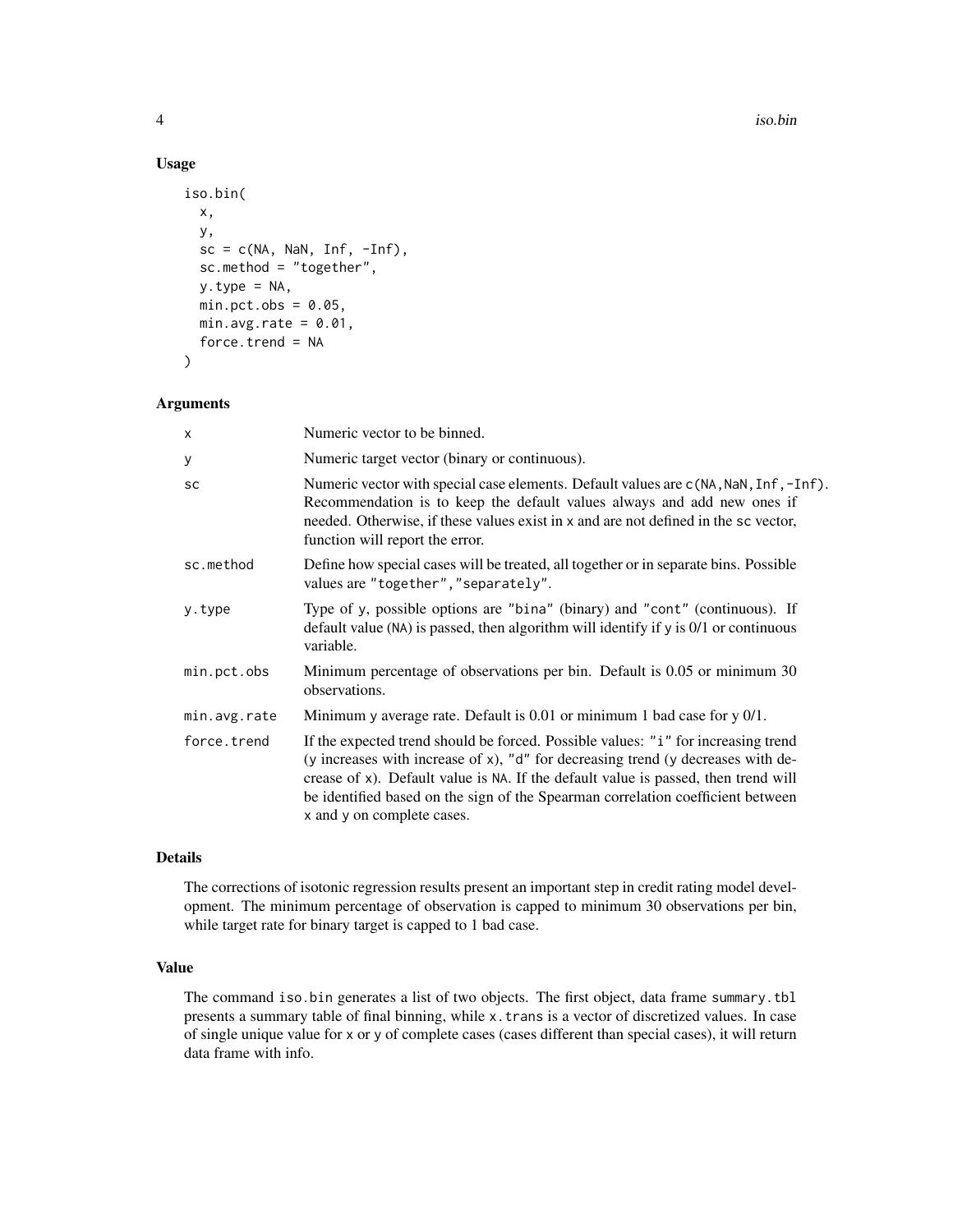#### iso.bin 5

#### Examples

```
suppressMessages(library(monobin))
data(gcd)
age.bin \le iso.bin(x = gcd$age, y = gcd$qual)
age.bin[[1]]
table(age.bin[[2]])
# force increasing trend
iso.bin(x = \text{gcd}$age, y = \text{gcd}$qual, force.trend = "i")[[1]]
#stage by stage example
#inputs
x <- gcd$age #risk factor
y <- gcd$qual #binary dependent variable
min.pct.obs <- 0.05 #minimum percentage of observations per bin
min.avg.rate <- 0.01 #minimum percentage of defaults per bin
#stage 1: isotonic regression
db <- data.frame(x, y)
db <- db[order(db$x), ]
cc.sign <- sign(cor(db$y, db$x, method = "spearman", use = "complete.obs"))
iso.r \le isoreg(x = db$x, y = cc.sign \star db$y)
db$y.hat <- iso.r$yf
db.s0 <- db %>%
   group_by(bin = y.hat) %>%
   summarise(no = n(),
y.sum = sum(y),
y.avg = mean(y),
x.avg = mean(x),
x.min = min(x),
x.max = max(x)db.s0
#stage 2: merging based on minimum percentage of observations
db.s1 < - db.s0thr.no <- ceiling(ifelse(nrow(db) * min.pct.obs < 30, 30, nrow(db) * min.pct.obs))
thr.no #threshold for minimum number of observations per bin
repeat {
 if (nrow(db.s1) == 1) {break}
 values <- db.s1[, "no"]
 if (all(values >= thr.no)) {break}
 gap <- min(which(values < thr.no))
 if (gap == nrow(db.s1)) {
db.s1$bin[(gap - 1):gap] < - db.s1$bin[(gap - 1)]} else {
db.s1$bin[gap:(gap + 1)] <- db.s1$bin[gap + 1]
}
 db.s1 <- db.s1 %>%
   group_by(bin) %>%
   mutate(
y.avg = weighted.mean(y.avg, no),
x.avg = weighted.macan(x.avg, no) %>%
   summarise(
no = sum(no),
y.sum = sum(y.sum),
```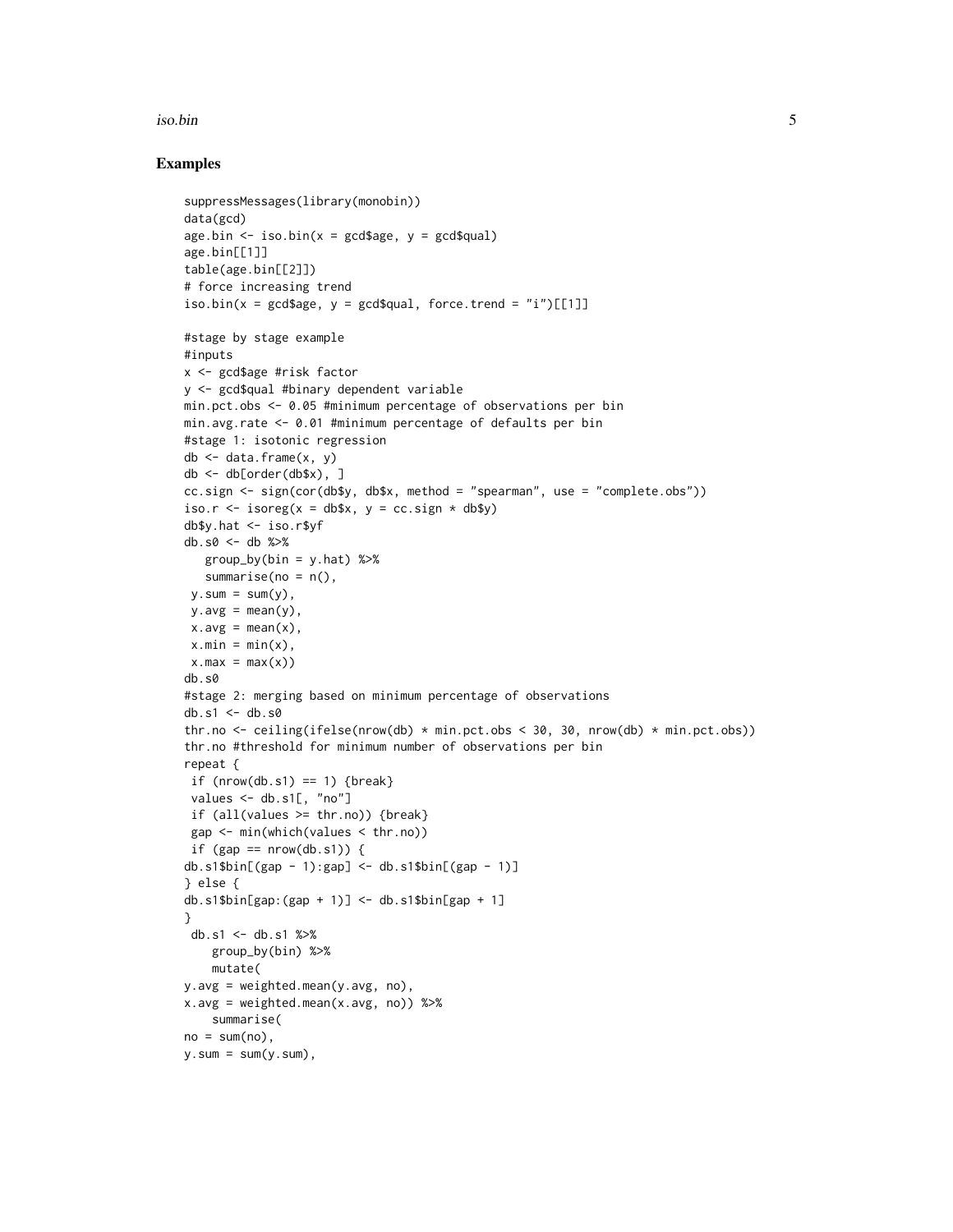```
y.\text{avg} = \text{unique}(y.\text{avg}),x.\text{avg} = \text{unique}(x.\text{avg}),x.min = min(x.min),x.max = max(x.max))}
db.s1
#stage 3: merging based on minimum percentage of bad cases
db.s2 \leftarrow db.s1thr.nb <- ceiling(ifelse(nrow(db) * min.avg.rate < 1, 1, nrow(db) * min.avg.rate))
thr.nb #threshold for minimum number of observations per bin
#already each bin has more bad cases than selected threshold hence no need for further merging
all(db.s2$y.sum > thr.nb)
#final result
db.s2
#result of the iso.bin function (formatting and certain metrics has been added)
iso.bin(x = gcd\age, y = gcd\qual)[[1]]
```
mdt.bin *Monotonic binning driven by decision tree*

#### Description

mdt.bin implements monotonic binning driven by decision tree. As a splitting metric for continuous target algorithm uses sum of squared errors, while for the binary target Gini index is used.

#### Usage

```
mdt.bin(
  x,
  y,
  g = 50,
  sc = c(NA, \text{NaN}, \text{Inf}, -Inf),sc.method = "together",
  y.type = NA,
  min. pct. obs = 0.05,min.avg.rate = 0.01,
  force.trend = NA
\lambda
```
#### Arguments

| x         | Numeric vector to be binned.                                                                                                                                                                                                                                                              |
|-----------|-------------------------------------------------------------------------------------------------------------------------------------------------------------------------------------------------------------------------------------------------------------------------------------------|
| V         | Numeric target vector (binary or continuous).                                                                                                                                                                                                                                             |
| g         | Number of splitting groups for each node. Default is 50.                                                                                                                                                                                                                                  |
| <b>SC</b> | Numeric vector with special case elements. Default values are c(NA, NaN, Inf, -Inf).<br>Recommendation is to keep the default values always and add new ones if<br>needed. Otherwise, if these values exist in x and are not defined in the sc vector,<br>function will report the error. |

<span id="page-5-0"></span>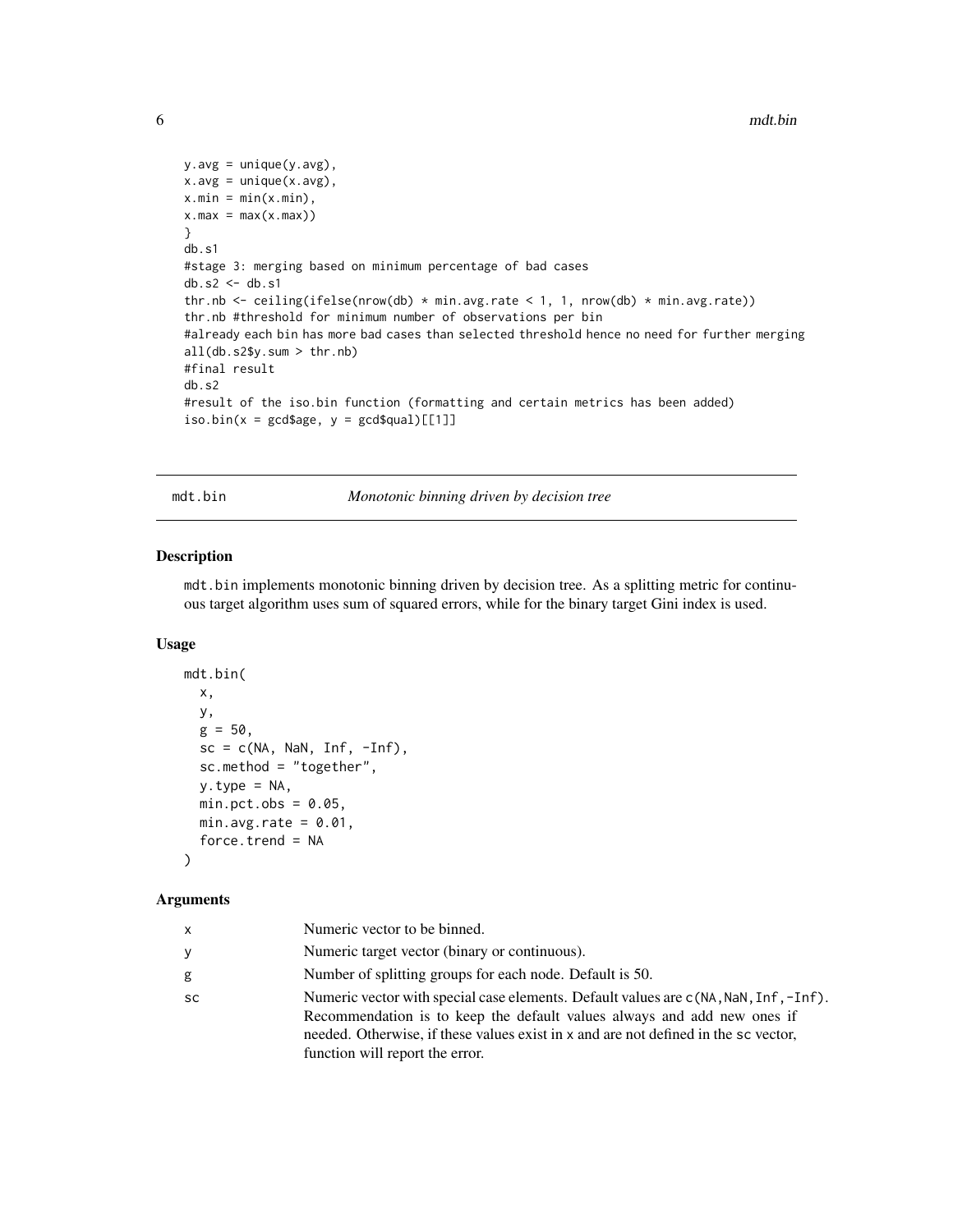#### <span id="page-6-0"></span>ndr.bin 77

| sc.method    | Define how special cases will be treated, all together or in separate bins. Possible<br>values are "together", "separately".                                                                                                                                                                                                                                                 |
|--------------|------------------------------------------------------------------------------------------------------------------------------------------------------------------------------------------------------------------------------------------------------------------------------------------------------------------------------------------------------------------------------|
| y.type       | Type of y, possible options are "bina" (binary) and "cont" (continuous). If<br>default value (NA) is passed, then algorithm will identify if $y$ is $0/1$ or continuous<br>variable.                                                                                                                                                                                         |
| min.pct.obs  | Minimum percentage of observations per bin. Default is 0.05 or minimum 30<br>observations.                                                                                                                                                                                                                                                                                   |
| min.avg.rate | Minimum y average rate. Default is $0.01$ or minimum 1 bad case for y $0/1$ .                                                                                                                                                                                                                                                                                                |
| force.trend  | If the expected trend should be forced. Possible values: "i" for increasing trend<br>(y increases with increase of x), "d" for decreasing trend (y decreases with de-<br>crease of x). Default value is NA. If the default value is passed, then trend will<br>be identified based on the sign of the Spearman correlation coefficient between<br>x and y on complete cases. |

#### Value

The command mdt.bin generates a list of two objects. The first object, data frame summary.tbl presents a summary table of final binning, while x.trans is a vector of discretized values. In case of single unique value for x or y in complete cases (cases different than special cases), it will return data frame with info.

#### Examples

```
suppressMessages(library(monobin))
data(gcd)
amt.bin \leq mdt.bin(x = gcd$amount, y = gcd$qual)
amt.bin[[1]]
table(amt.bin[[2]])
#force decreasing trend
mdt.bin(x = \text{gcd\$a}mount, y = \text{gcd\$qual}, force.trend = "d")[[1]]
```
ndr.bin *Four-stage monotonic binning procedure including regression with nested dummies*

#### Description

ndr.bin implements extension of three-stage monotonic binning procedure ([iso.bin](#page-2-1)) with step of regression with nested dummies as fourth stage. The first stage is isotonic regression used to achieve the monotonicity. The next two stages are possible corrections for minimum percentage of observations and target rate, while the last regression stage is used to identify statistically significant cut points.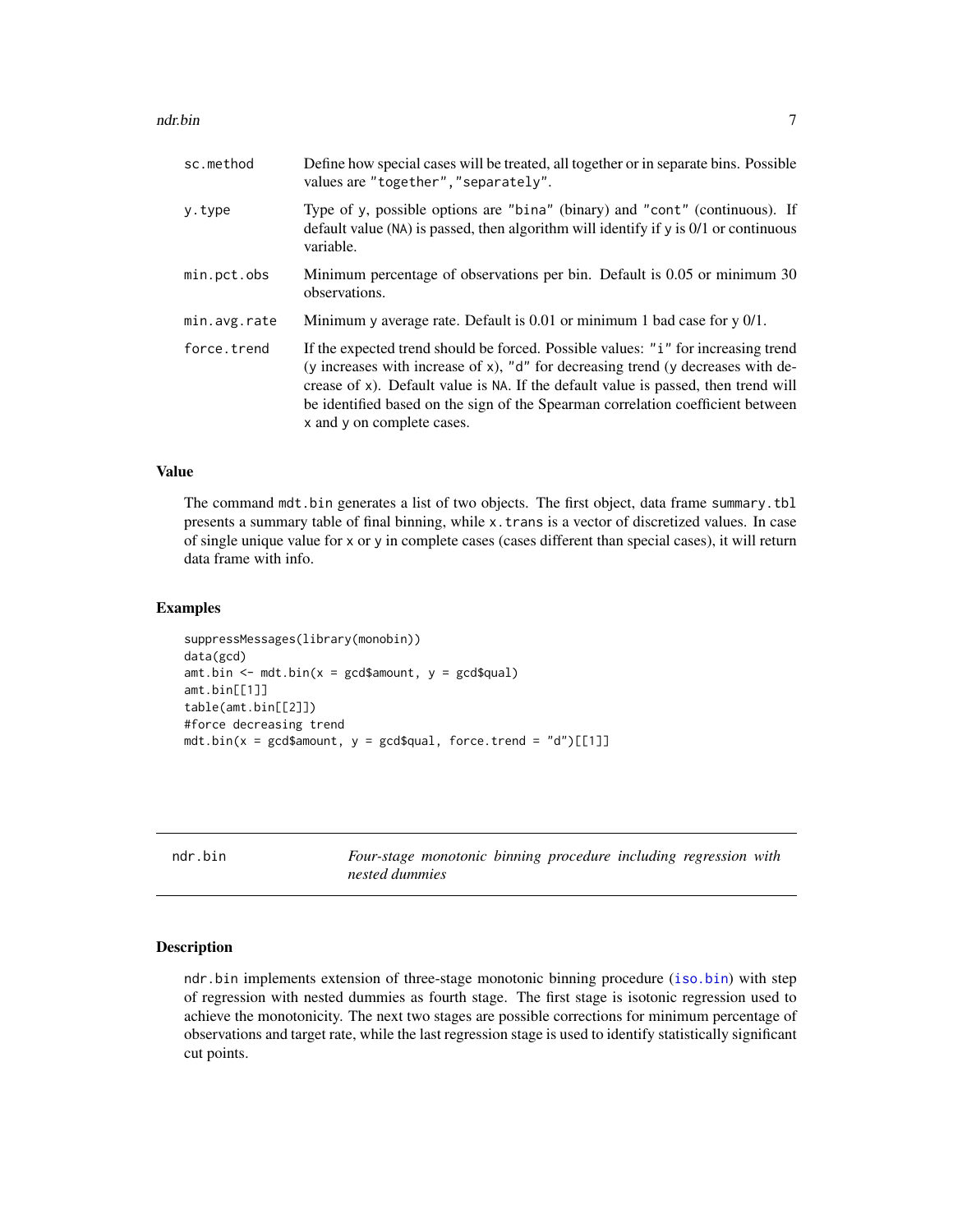#### Usage

```
ndr.bin(
  x,
  y,
  sc = c(NA, \text{NaN}, \text{Inf}, -Inf),sc.method = "together",
  y.type = NA,
  min. pct. obs = 0.05,
  min.avg.rate = 0.01,p.val = 0.05,
  force.trend = NA
)
```
#### Arguments

| Numeric vector to be binned.                                                                                                                                                                                                                                                                                                                                                 |
|------------------------------------------------------------------------------------------------------------------------------------------------------------------------------------------------------------------------------------------------------------------------------------------------------------------------------------------------------------------------------|
| Numeric target vector (binary or continuous).                                                                                                                                                                                                                                                                                                                                |
| Numeric vector with special case elements. Default values are c(NA, NaN, Inf, -Inf).<br>Recommendation is to keep the default values always and add new ones if<br>needed. Otherwise, if these values exist in x and are not defined in the sc vector,<br>function will report the error.                                                                                    |
| Define how special cases will be treated, all together or separately. Possible<br>values are "together", "separately".                                                                                                                                                                                                                                                       |
| Type of y, possible options are "bina" (binary) and "cont" (continuous). If<br>default value is passed, then algorithm will identify if y is 0/1 or continuous<br>variable.                                                                                                                                                                                                  |
| Minimum percentage of observations per bin. Default is 0.05 or 30 observations.                                                                                                                                                                                                                                                                                              |
| Minimum y average rate. Default is 0.05 or 30 observations.                                                                                                                                                                                                                                                                                                                  |
| Threshold for p-value of regression coefficients. Default is 0.05. For a binary<br>target binary logistic regression is estimated, whereas for a continuous target,<br>linear regression is used.                                                                                                                                                                            |
| If the expected trend should be forced. Possible values: "i" for increasing trend<br>(y increases with increase of x), "d" for decreasing trend (y decreases with de-<br>crease of x). Default value is NA. If the default value is passed, then trend will<br>be identified based on the sign of the Spearman correlation coefficient between<br>x and y on complete cases. |
|                                                                                                                                                                                                                                                                                                                                                                              |

#### Value

The command ndr.bin generates a list of two objects. The first object, data frame summary.tbl presents a summary table of final binning, while x.trans is a vector of discretized values. In case of single unique value for x or y of complete cases (cases different than special cases), it will return data frame with info.

#### See Also

[iso.bin](#page-2-1) for three-stage monotonic binning procedure.

<span id="page-7-0"></span>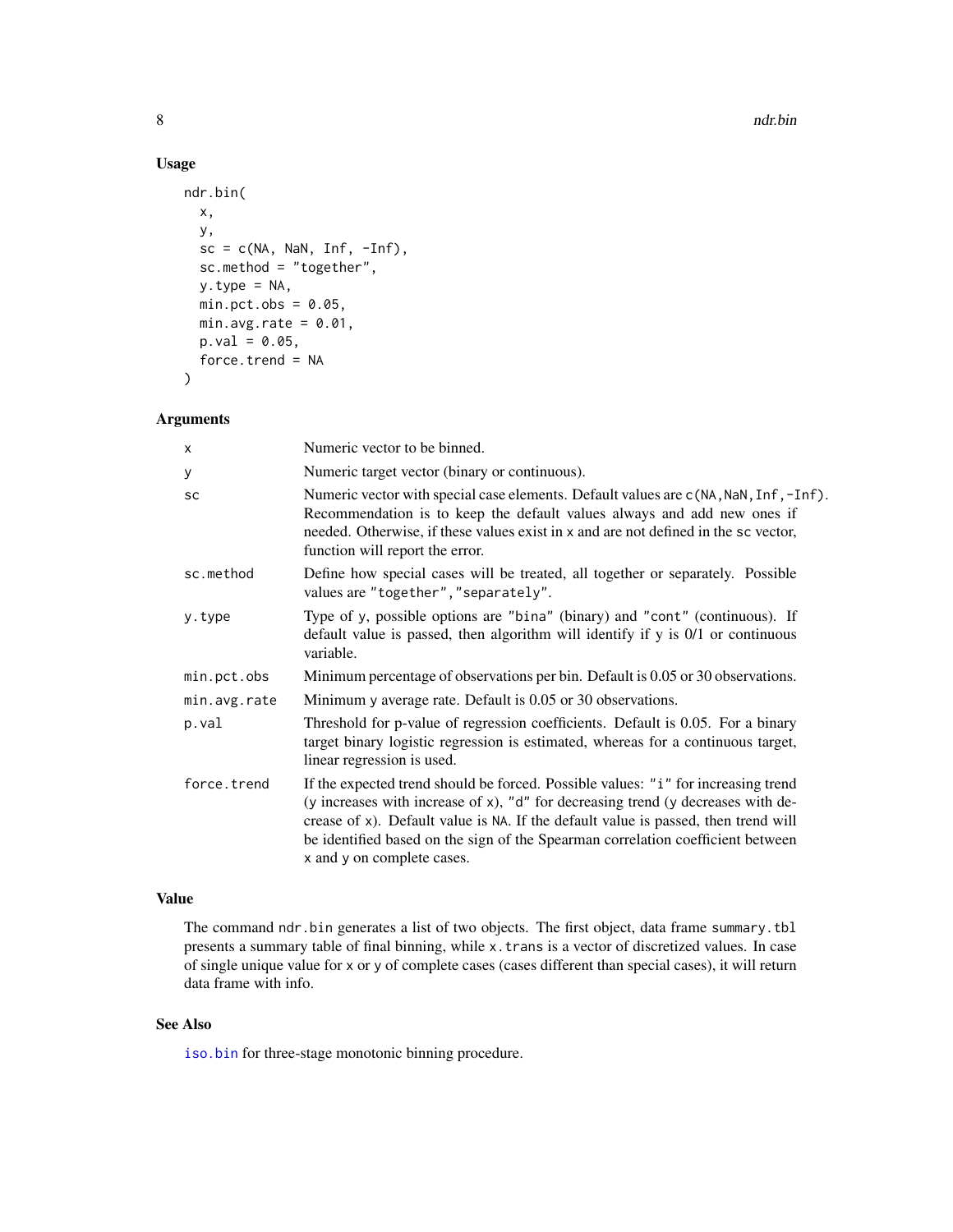#### <span id="page-8-0"></span>pct.bin 9

#### Examples

```
suppressMessages(library(monobin))
data(gcd)
age.bin \leq ndr.bin(x = gcd$age, y = gcd$qual)
age.bin[[1]]
table(age.bin[[2]])
#linear regression example
amount.bin \leq ndr.bin(x = gcd$amount, y = gcd$qual, y.type = "cont", p.val = 0.05)
#create nested dummies
db.reg <- gcd[, c("qual", "amount")]
db.reg$amount.bin <- amount.bin[[2]]
amt.s <- db.reg %>%
      group_by(amount.bin) %>%
      summarise(qual.mean = mean(qual),
    amt.min = min(amount))
mins <- amt.s$amt.min
for (i in 2:length(mins)) {
level.1 \leftarrow miss[i]nd <- ifelse(db.reg$amount < level.l, 0, 1)
 db.reg <- cbind.data.frame(db.reg, nd)
 names(db.reg)[ncol(db.reg)] <- paste0("dv_", i)
 }
reg.f \leq paste0("qual \sim dv_2 + dv_3")
lrm <- lm(as.formula(reg.f), data = db.reg)
lr.coef <- data.frame(summary(lrm)$coefficients)
lr.coef
cumsum(lr.coef$Estimate)
#check
as.data.frame(amt.s)
diff(amt.s$qual.mean)
```
pct.bin *Monotonic binning based on percentiles*

#### Description

pct.bin implements percentile-based monotonic binning by the iterative discretization.

#### Usage

```
pct.bin(
  x,
  y,
  sc = c(NA, \text{NaN}, \text{Inf}, -Inf),sc.method = "together",
  g = 15,
  y.type = NA,
  woe.trend = TRUE,
```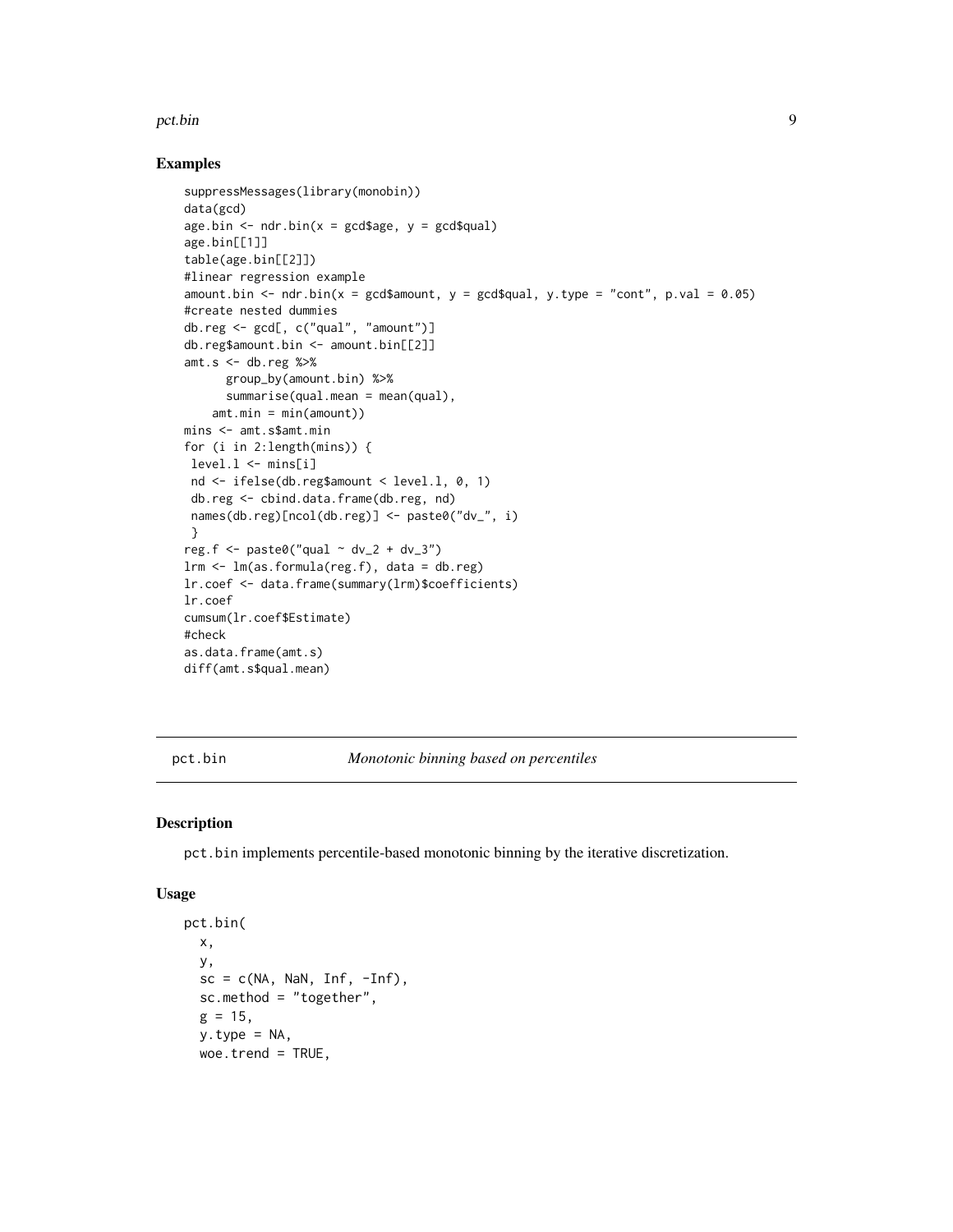```
force.trend = NA
\lambda
```
#### Arguments

| $\mathsf{x}$ | Numeric vector to be binned.                                                                                                                                                                                                                                                                                                                                                                                                                       |
|--------------|----------------------------------------------------------------------------------------------------------------------------------------------------------------------------------------------------------------------------------------------------------------------------------------------------------------------------------------------------------------------------------------------------------------------------------------------------|
| У            | Numeric target vector (binary or continuous).                                                                                                                                                                                                                                                                                                                                                                                                      |
| <b>SC</b>    | Numeric vector with special case elements. Default values are c(NA, NaN, Inf, -Inf).<br>Recommendation is to keep the default values always and add new ones if<br>needed. Otherwise, if these values exist in x and are not defined in the sc list<br>some statistics cannot be calculated properly.                                                                                                                                              |
| sc.method    | Define how special cases will be treated, all together or in separate bins. Possible<br>values are "together", "separately".                                                                                                                                                                                                                                                                                                                       |
| g            | Number of starting groups. Default is 15.                                                                                                                                                                                                                                                                                                                                                                                                          |
| y.type       | Type of y, possible options are "bina" (binary) and "cont" (continuous). If<br>default value is passed, then algorithm will identify if $y$ is $0/1$ or continuous<br>variable.                                                                                                                                                                                                                                                                    |
| woe.trend    | Applied only for a continuous target (y) as weights of evidence (WoE) trend<br>check. Default is TRUE.                                                                                                                                                                                                                                                                                                                                             |
| force.trend  | If the expected trend should be forced. Possible values: "i" for increasing trend<br>(y increases with increase of x), "d" for decreasing trend (y decreases with de-<br>crease of x). Default value is NA. If the default value is passed, algorithm will<br>stop if perfect negative or positive correlation (Spearman) is achieved between<br>average y and average x per bin. Otherwise, it will stop only if the forced trend<br>is achieved. |

#### Value

The command pct.bin generates a list of two objects. The first object, data frame summary.tbl presents a summary table of final binning, while x.trans is a vector of discretized values. In case of single unique value for x or y of complete cases (cases different than special cases), it will return data frame with info.

#### Examples

```
suppressMessages(library(monobin))
data(gcd)
#binary target
mat.bin \leq pct.bin(x = gcd$maturity, y = gcd$qual)
mat.bin[[1]]
table(mat.bin[[2]])
#continuous target, separate groups for special cases
set.seed(123)
gcd$age.d <- gcd$age
gcd$age.d[sample(1:nrow(gcd), 10)] <- NA
gcd$age.d[sample(1:nrow(gcd), 3)] <- 9999999999
age.d.bin \leftarrow pct.bin(x = gcd\ age.d,
    y = \text{gcd}\squal,
```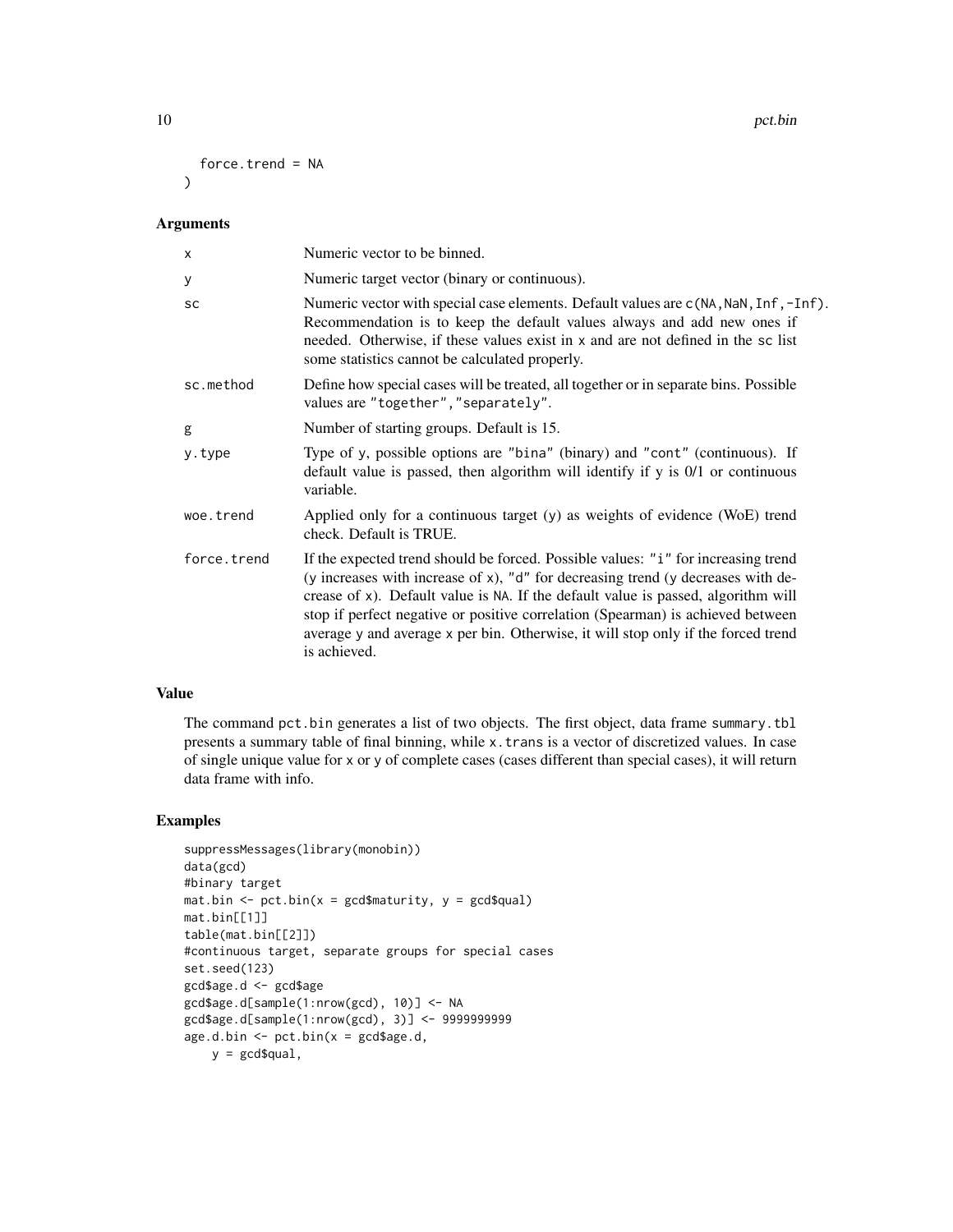#### <span id="page-10-0"></span>sts.bin 11

```
sc = c(NA, \text{NaN}, \text{Inf}, -Inf, 9999999999),
   sc.method = "separately",
    force.trend = "d")
age.d.bin[[1]]
gcd$age.d.bin <- age.d.bin[[2]]
gcd %>% group_by(age.d.bin) %>% summarise(n = n(), y.avg = mean(qual))
```

| sts.bin |  |
|---------|--|
|         |  |

Four-stage monotonic binning procedure with statistical test correc*tion*

#### Description

sts.bin implements extension of the three-stage monotonic binning procedure ([iso.bin](#page-2-1)) with final step of iterative merging of adjacent bins based on statistical test.

#### Usage

```
sts.bin(
  x,
  y,
  sc = c(NA, \text{NaN}, \text{Inf}, -Inf),sc.method = "together",
  y.type = NA,
  min. pct. obs = 0.05,
  min.avg.rate = 0.01,
  p.val = 0.05,
  force.trend = NA
\mathcal{L}
```
#### Arguments

| $\mathsf{x}$ | Numeric vector to be binned.                                                                                                                                                                                                                                                              |
|--------------|-------------------------------------------------------------------------------------------------------------------------------------------------------------------------------------------------------------------------------------------------------------------------------------------|
| У            | Numeric target vector (binary or continuous).                                                                                                                                                                                                                                             |
| <b>SC</b>    | Numeric vector with special case elements. Default values are c(NA, NaN, Inf, -Inf).<br>Recommendation is to keep the default values always and add new ones if<br>needed. Otherwise, if these values exist in x and are not defined in the sc vector,<br>function will report the error. |
| sc.method    | Define how special cases will be treated, all together or in separate bins. Possible<br>values are "together", "separately".                                                                                                                                                              |
| y.type       | Type of y, possible options are "bina" (binary) and "cont" (continuous). If<br>default value (NA) is passed, then algorithm will identify if y is $0/1$ or continuous<br>variable.                                                                                                        |
| min.pct.obs  | Minimum percentage of observations per bin. Default is 0.05 or minimum 30<br>observations.                                                                                                                                                                                                |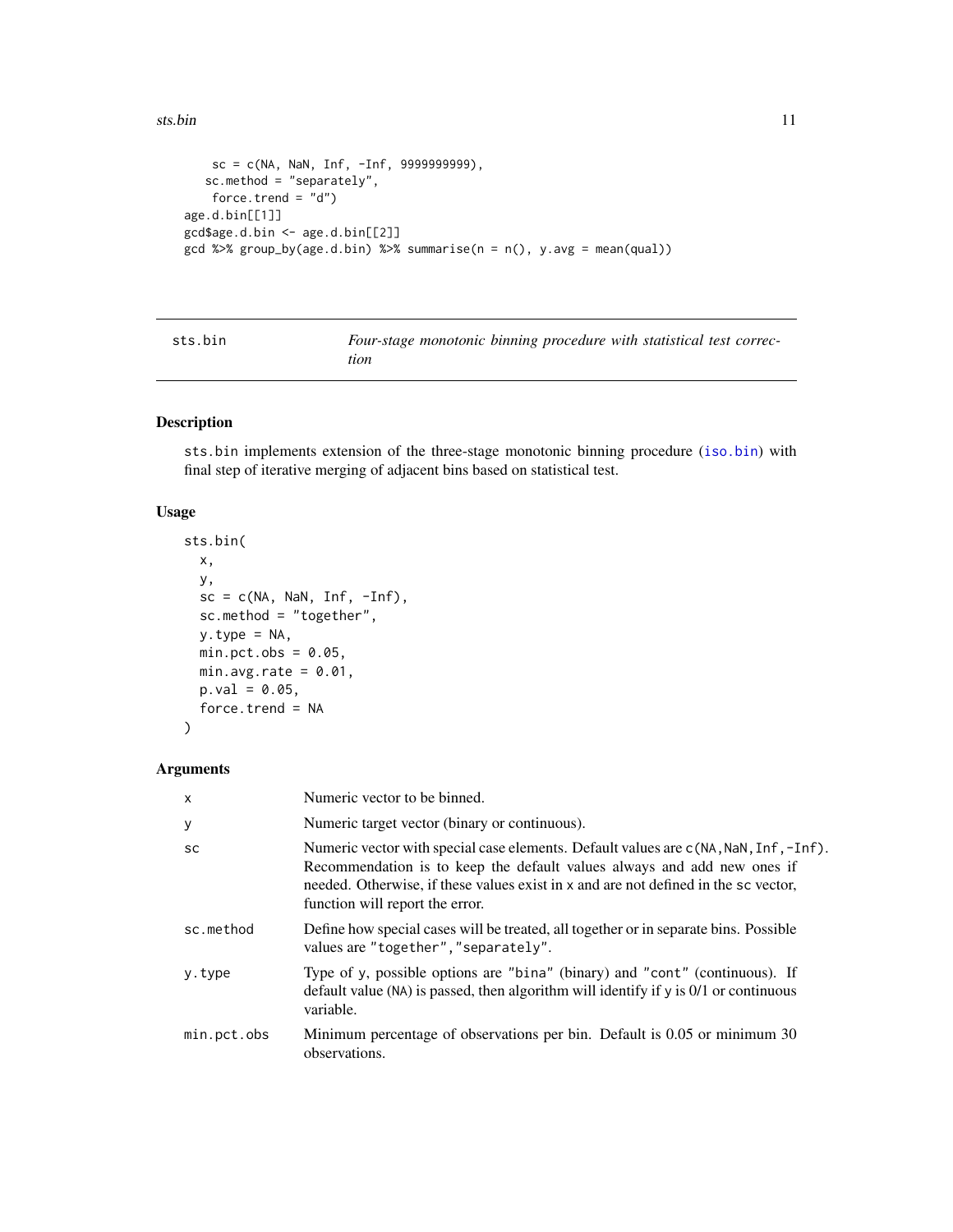<span id="page-11-0"></span>

| min.avg.rate | Minimum y average rate. Default is $0.01$ or minimum 1 bad case for y $0/1$ .                                                                                                                                                                                                                                                                                                |
|--------------|------------------------------------------------------------------------------------------------------------------------------------------------------------------------------------------------------------------------------------------------------------------------------------------------------------------------------------------------------------------------------|
| p.val        | Threshold for p-value of statistical test. Default is 0.05. For binary target test of<br>two proportion is applied, while for continuous two samples independent t-test.                                                                                                                                                                                                     |
| force.trend  | If the expected trend should be forced. Possible values: "i" for increasing trend<br>(y increases with increase of x), "d" for decreasing trend (y decreases with de-<br>crease of x). Default value is NA. If the default value is passed, then trend will<br>be identified based on the sign of the Spearman correlation coefficient between<br>x and y on complete cases. |

#### Value

The command sts.bin generates a list of two objects. The first object, data frame summary.tbl presents a summary table of final binning, while x.trans is a vector of discretized values. In case of single unique value for x or y of complete cases (cases different than special cases), it will return data frame with info.

#### See Also

[iso.bin](#page-2-1) for three-stage monotonic binning procedure.

#### Examples

```
suppressMessages(library(monobin))
data(gcd)
#binary target
maturity.bin \leq sts.bin(x = gcd$maturity, y = gcd$qual)
maturity.bin[[1]]
tapply(gcd$qual, maturity.bin[[2]], function(x) c(length(x), sum(x), mean(x)))
prop.test(x = c(sum(gcd$qual[maturity.bin[[2]]%in%"01 (-Inf,8)"]),
       sum(gcd$qual[maturity.bin[[2]]%in%"02 [8,16)"])),
       n = c(length(gcd$qual[maturity.bin[[2]]%in%"01 (-Inf,8)"]),
       length(gcd$qual[maturity.bin[[2]]%in%"02 [8,16)"])),
       alternative = "less",
       correct = FALSE)$p.value
#continuous target
age.bin \le sts.bin(x = gcd$age, y = gcd$qual, y.type = "cont")
age.bin[[1]]
t.test(x = gcd$qual[age.bin[[2]]%in%"01 (-Inf,26)"],
    y = gcd$qual[age.bin[[2]]%in%"02 [26,35)"],
    alternative = "greater")$p.value
```
woe.bin *Four-stage monotonic binning procedure with WoE threshold*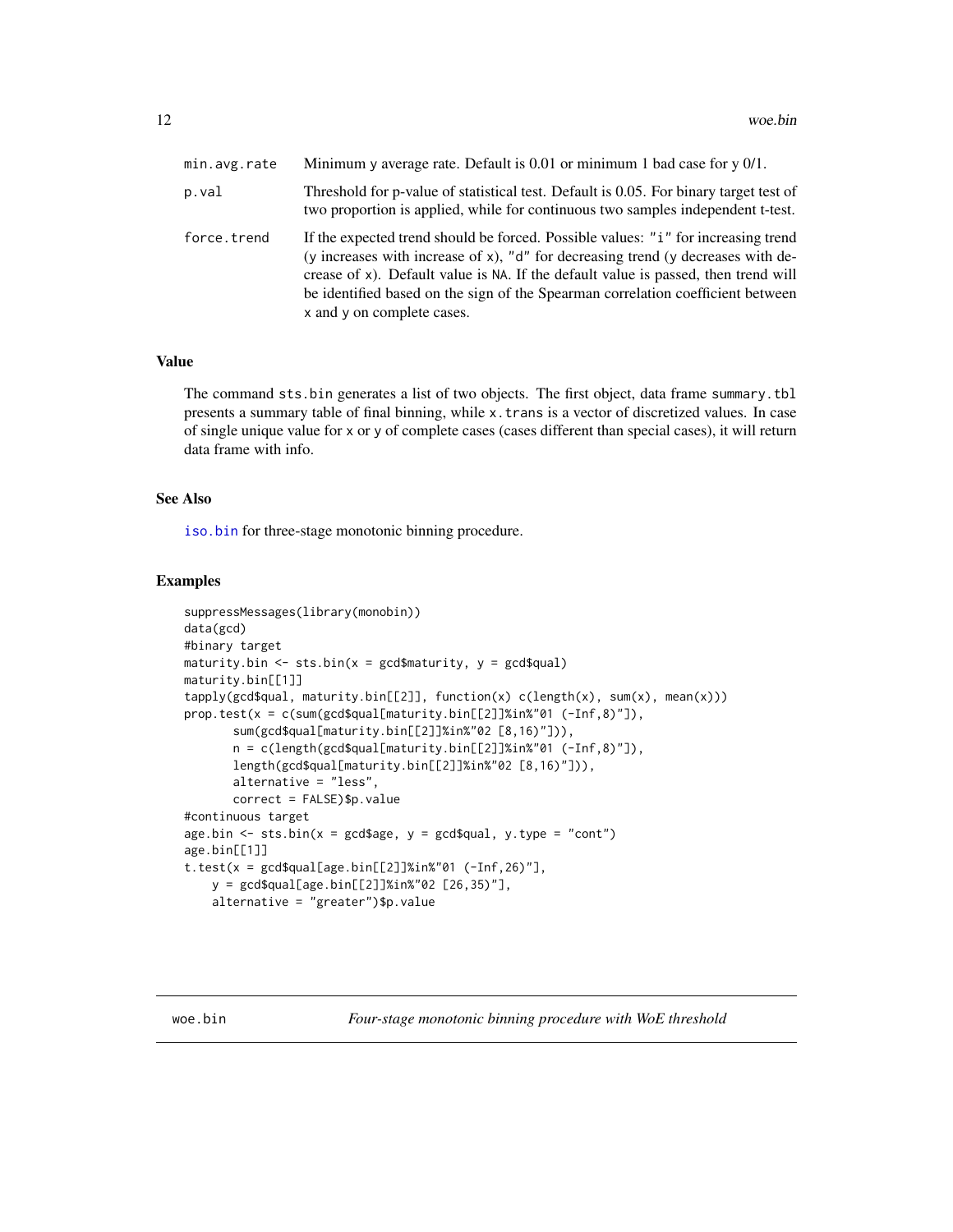#### woe.bin  $13$

#### Description

woe.bin implements extension of the three-stage monotonic binning procedure ([iso.bin](#page-2-1)) with weights of evidence (WoE) threshold. The first stage is isotonic regression used to achieve the monotonicity. The next two stages are possible corrections for minimum percentage of observations and target rate, while the last stage is iterative merging of bins until WoE threshold is exceeded.

#### Usage

```
woe.bin(
  x,
 y,
  sc = c(NA, \text{NaN}, \text{Inf}, -Inf),sc.method = "together",
 y.type = NA,
 min.pct.obs = 0.05,
 min.avg.rate = 0.01,
 woe.gap = 0.1,
  force.trend = NA
)
```
#### Arguments

| X            | Numeric vector to be binned.                                                                                                                                                                                                                                                                                                                                                 |
|--------------|------------------------------------------------------------------------------------------------------------------------------------------------------------------------------------------------------------------------------------------------------------------------------------------------------------------------------------------------------------------------------|
| У            | Numeric target vector (binary or continuous).                                                                                                                                                                                                                                                                                                                                |
| SC           | Numeric vector with special case elements. Default values are c(NA, NaN, Inf, -Inf).<br>Recommendation is to keep the default values always and add new ones if<br>needed. Otherwise, if these values exist in x and are not defined in the sc vector,<br>function will report the error.                                                                                    |
| sc.method    | Define how special cases will be treated, all together or in separate bins. Possible<br>values are "together", "separately".                                                                                                                                                                                                                                                 |
| y.type       | Type of y, possible options are "bina" (binary) and "cont" (continuous). If<br>default value (NA) is passed, then algorithm will identify if y is 0/1 or continuous<br>variable.                                                                                                                                                                                             |
| min.pct.obs  | Minimum percentage of observations per bin. Default is 0.05 or minimum 30<br>observations.                                                                                                                                                                                                                                                                                   |
| min.avg.rate | Minimum y average rate. Default is 0.01 or minimum 1 bad case for y 0/1.                                                                                                                                                                                                                                                                                                     |
| woe.gap      | Minimum WoE gap between bins. Default is 0.1.                                                                                                                                                                                                                                                                                                                                |
| force.trend  | If the expected trend should be forced. Possible values: "i" for increasing trend<br>(y increases with increase of x), "d" for decreasing trend (y decreases with de-<br>crease of x). Default value is NA. If the default value is passed, then trend will<br>be identified based on the sign of the Spearman correlation coefficient between<br>x and y on complete cases. |

#### Value

The command woe.bin generates a list of two objects. The first object, data frame summary.tbl presents a summary table of final binning, while x.trans is a vector of discretized values. In case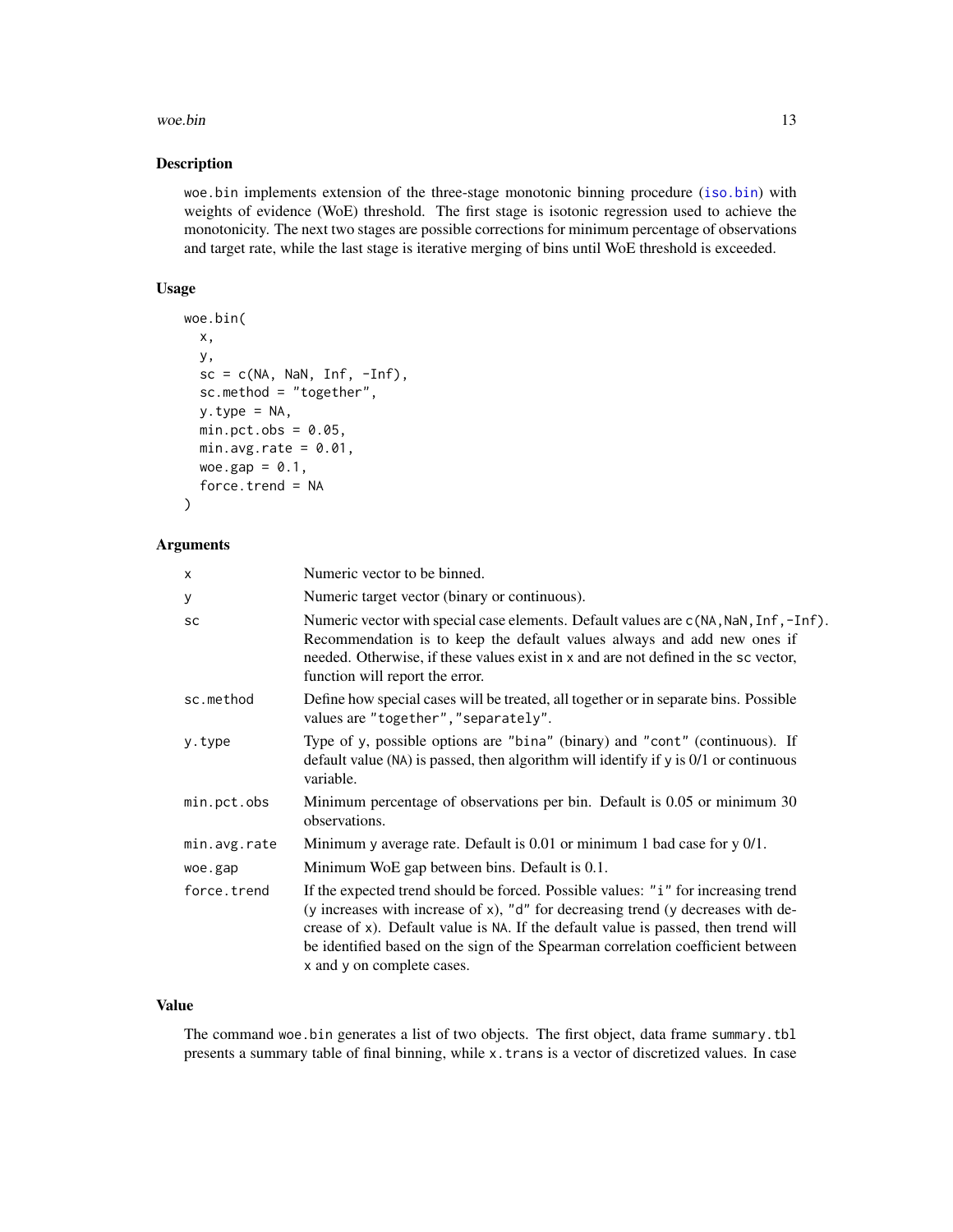<span id="page-13-0"></span>of single unique value for x or y of complete cases (cases different than special cases), it will return data frame with info.

#### See Also

[iso.bin](#page-2-1) for three-stage monotonic binning procedure.

#### Examples

```
suppressMessages(library(monobin))
data(gcd)
amount.bin \leq woe.bin(x = gcd$amount, y = gcd$qual)
amount.bin[[1]]
diff(amount.bin[[1]]$woe)
tapply(gcd$amount, amount.bin[[2]], function(x) c(length(x), mean(x)))
woe.bin(x = \gcd\{\text{S}\text{matrix}, y = \gcd\{\text{S}\text{quad}\}[[1]]
woe.bin(x = \text{gcd$matrix}, y = \text{gcd$equal}, woe.gap = 0.5)[[1]]
```